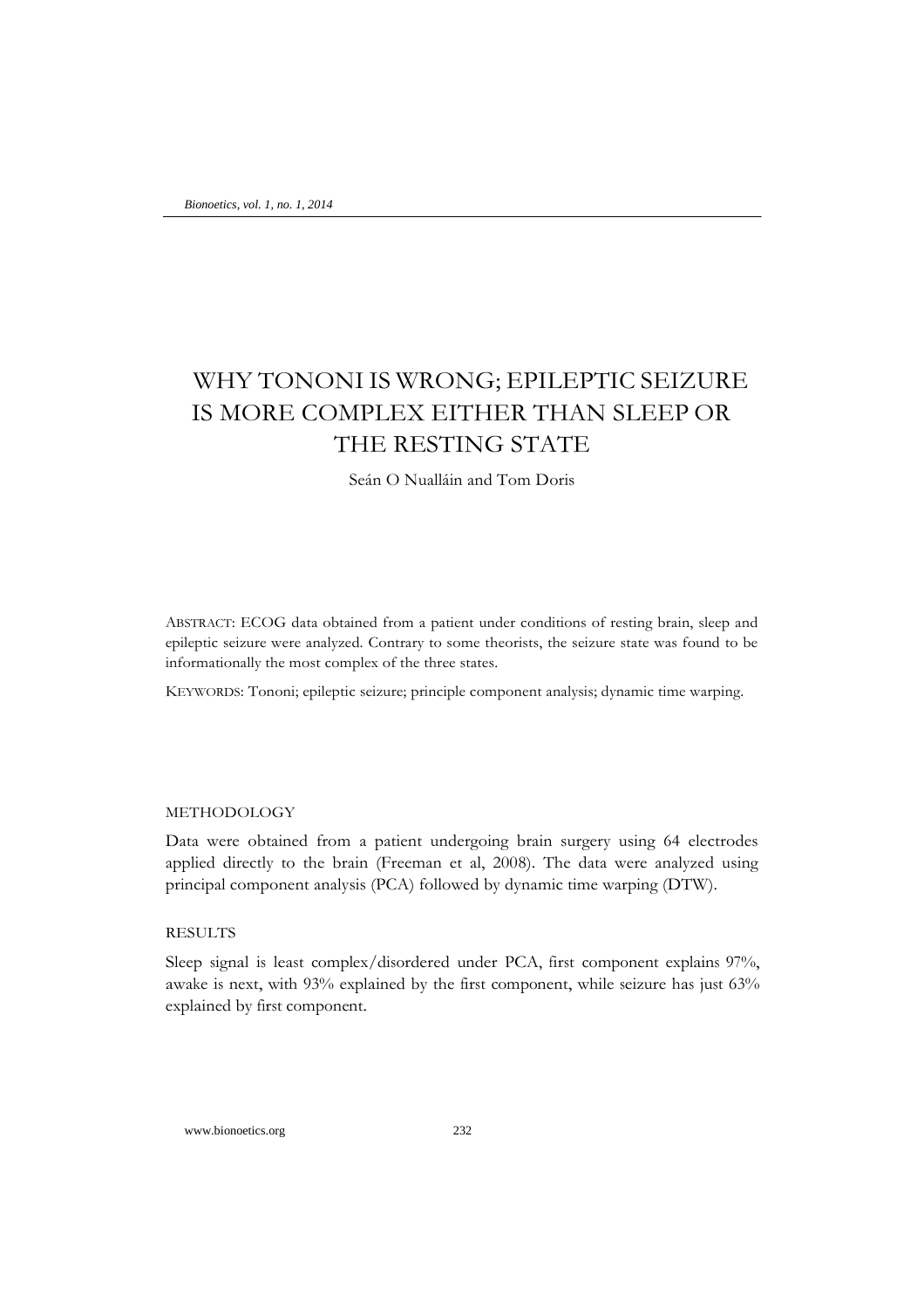SEÁNONUALLÁIN 233

| $\geq$                           |              |              |                           | summary(sleep.pca)            |
|----------------------------------|--------------|--------------|---------------------------|-------------------------------|
| Importance of components:        |              |              |                           |                               |
|                                  | Comp.1       | Comp.2       | Comp.3                    | Comp.4                        |
| Standard deviation               | 3617.52558   |              | 558.22276538 1.995012e+02 | $9.979809e+01$                |
| Proportion of Variance 0.97218   |              | 0.02314934   | 2.956748e-03              | 7.398913e-04                  |
| Cumulative Proportion 0.97218    |              | 0.99532935   | 9.982861e-01              | 9.990260e-01                  |
| > summary(awake.pca)             |              |              |                           |                               |
| Importance of components:        |              |              |                           |                               |
|                                  | Comp.1       | Comp.2       |                           | Comp.3<br>Comp.4              |
| Standard deviation               | 2367.1654748 | 604.46046432 |                           | $1.478273e+02$ $1.040318e+02$ |
| Proportion of Variance 0.9312534 |              | 0.0607220    |                           | 3.631781e-03 1.798633e-03     |
| Cumulative Proportion 0.9312534  |              | 0.99197549   |                           | 9.956073e-01 9.974059e-01     |
| > summary(seizure.pca)           |              |              |                           |                               |
| Importance of components:        |              |              |                           |                               |
|                                  | Comp.1       | Comp.2       | Comp.3                    | Comp.4                        |
| Standard deviation               | 775.4846745  | 527.3334430  | 173.58648671              | 119.62947975                  |
| Proportion of Variance 0.6364108 |              | 0.2942807    | 0.03188768                | 0.01514494                    |
| Cumulative Proportion 0.6364108  |              | 0.9306914    | 0.96257912                | 0.97772406                    |

We confirmed these results with dynamic time-warping (DTW);

> mean(seizure.dtw.mat) [1] 6.731411 > mean(awake.dtw.mat) [1] 5.580975 > mean(sleep.dtw.mat) [1] 4.204780

So, clearly the average distance between the distinct waveforms is highest for seizure, lowest for sleep with awake in the middle. This backs up the PCA result.

The PCA for sleep shows that there is effectively only one "signal" across the 64 channels. You can easily construct a linear model (through simple ols regression) of any of the individual channels based on a small number  $($  < 10) of the other channels, and by doing this you will recover 99% of the channel. Awake is similar but less extreme, there is one dominant signal but there is some differentiation, while seizure still has a dominant signal the PCA shows it is much less influential and there are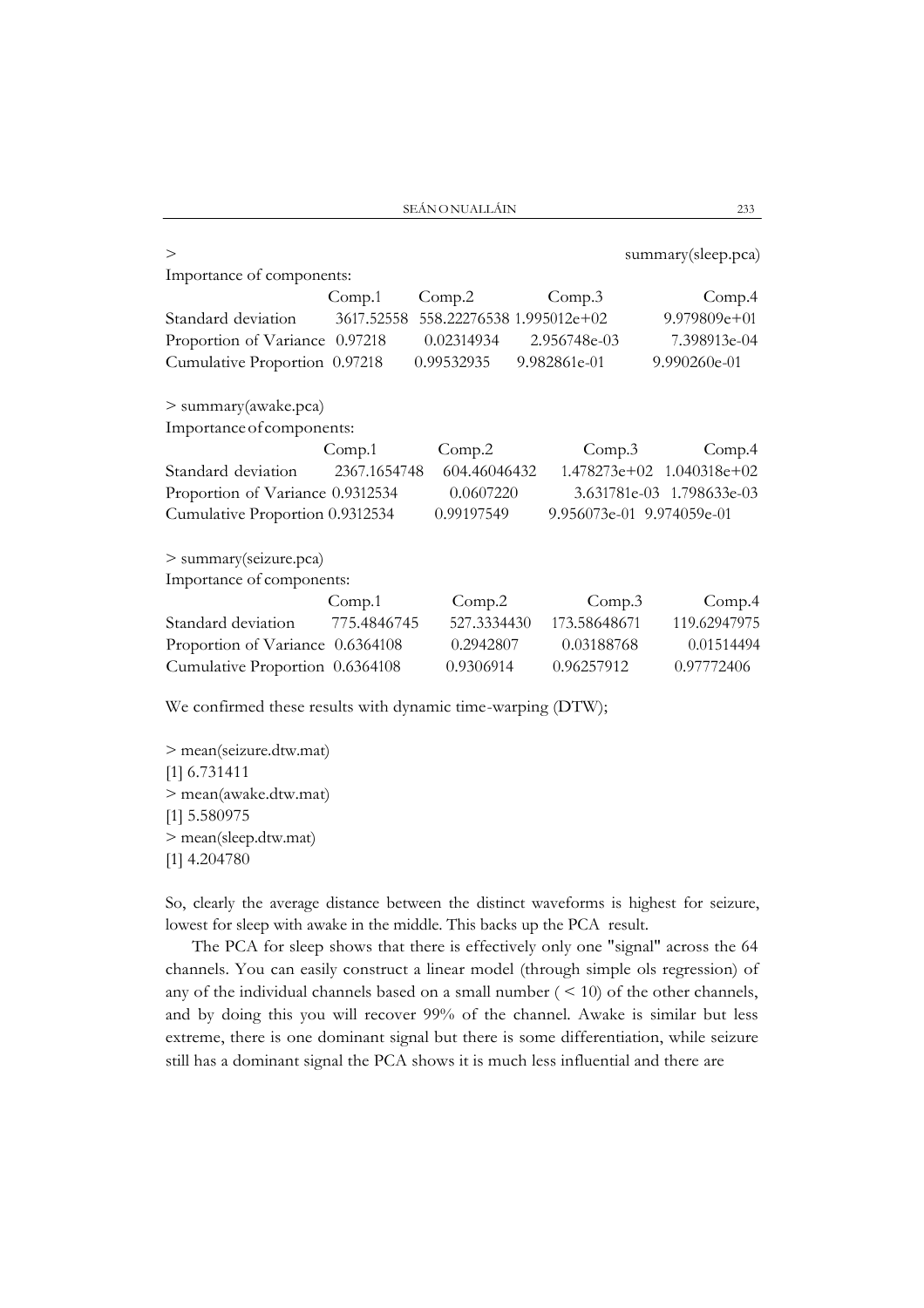several other signals present in the telemetry. In info-theory terms, sleep has minimum entropy, awake next, and seizure has highest entropy by a long way.

# THE MAIN FINDING IS THAT THERE IS NO SINGLE DOMINANT FREQUENCY IN ANY OF THE DATA SETS.

To describe any of this telemetry as having a "carrier wave" is inaccurate. A mean of the inverse of the period of the positive zero-crossings can be calculated for each state; however that is not a "carrier wave". A typical spectral analysis plot shows that there is no dominant frequency structure. The spectrum analysis shows that the dominant signal in each data set does not decompose into a small number of frequencies, but rather, as one can see from the plots, observes a gradual, roughly linear fall off in power with increasing frequency;

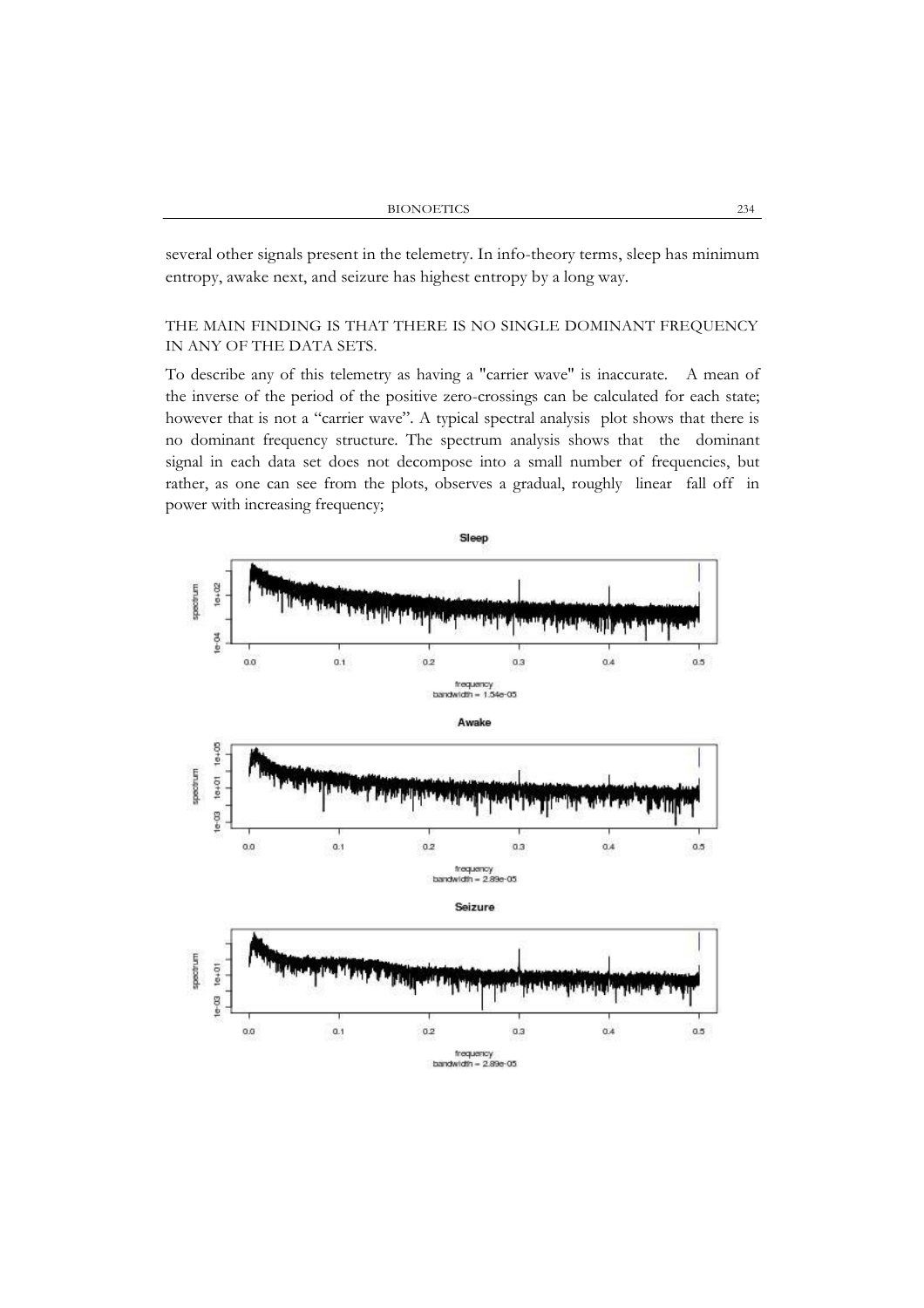## DISCUSSION AND FURTHER RESEARCH

In a recent NY Times article (Zimmer, 2010), Tononi chooses to propose a rather sketchily-described "Shannon informational" model to supplant a gamma synchrony model partly on these grounds;

"Dr. Tononi sees serious problems in these models. When people lose consciousness from epileptic seizures, for instance, their brain waves become more synchronized. If synchronization were the key to consciousness, you would expect the seizures to make people hyperconscious instead of unconscious, he said....... Consciousness, Dr. Tononi says, is nothing more than integrated information. Information theorists measure the amount of information in a computer file or a cellphone call in bits, and Dr. Tononi argues that we could, in theory, measure consciousness in bits as well. When we are wide awake, our consciousness contains more bits than when we are asleep."

Jouny et al (2010) surely should have suggest that this is premature closure, with an INCREASE in signal complexity – that is, decline in synchrony – associated with seizure. We too have found, contrary to Tononi, that seizure is a complex state in informational terms. In an attempt to give broad latitude to possible counterarguments, it is worth noting that our work responds to Tononi's call to measure neural processes in bits. Information, entropy and signal complexity are deeply interrelated in any schema in this area; it is nonsense to suggest a la the queen of Tarts that we can redefine these words to make the "integrated information" schema work.

Secondly, it is indded possible that future work will resolve observation at a finer grain than current ECOG/LFP. All arguments above still hold; what is being measured in the information/entropy/signal complexity over a neural system. We intend further to analyze the heat maps involved to derive further patterns.

> University of Ireland [President@universityofireland.com](mailto:President@universityofireland.com)

### **REFERENCES**

Freeman, W., S. O'Nuallain and J Rodriguez (2008) "Simulating cortical background electrocortigram at rest with filtered noise" *Journal of integrated neuroscience*, 7(3) Page: 337 - 344 Sept 200[8. Jouny CC1](http://www.ncbi.nlm.nih.gov/pubmed?term=Jouny%20CC%5BAuthor%5D&cauthor=true&cauthor_uid=19910249), HYPERLINK [http://www.ncbi.nlm.nih.gov/pubmed?term=Bergey](http://www.ncbi.nlm.nih.gov/pubmed?term=Bergey%20GK%5BAuthor%5D&cauthor=true&cauthor_uid=19910249) [GK%5BAuthor%5D&cauthor=true&cauthor\\_uid=19910249](http://www.ncbi.nlm.nih.gov/pubmed?term=Bergey%20GK%5BAuthor%5D&cauthor=true&cauthor_uid=19910249)